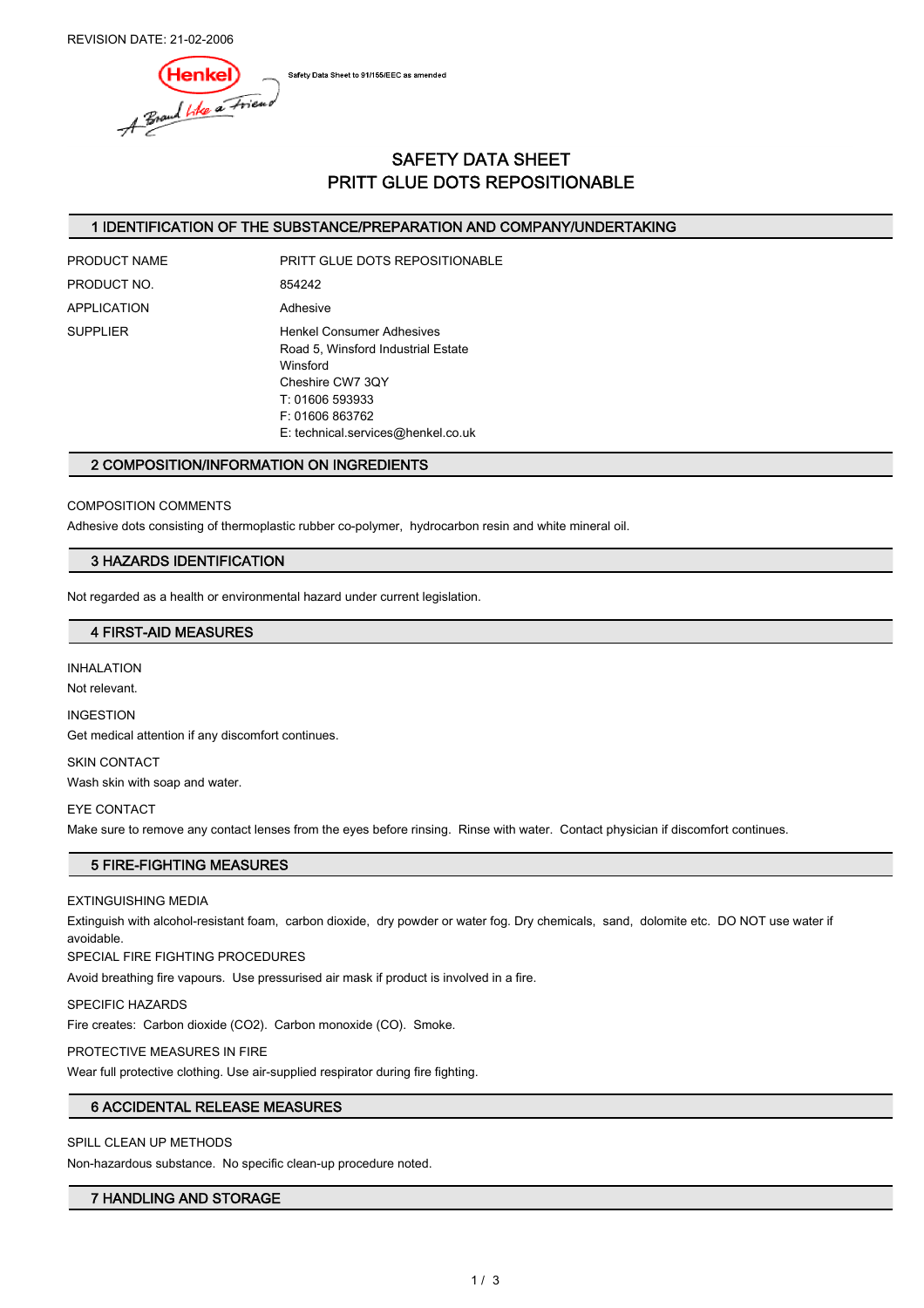# PRITT GLUE DOTS REPOSITIONABLE

# USAGE PRECAUTIONS

Keep away from heat, sparks and open flame.

#### STORAGE PRECAUTIONS

Store in a cool dry place away from sunlight and direct heat sources.

## 8 EXPOSURE CONTROLS/PERSONAL PROTECTION

ENGINEERING MEASURES

No particular ventilation requirements.

RESPIRATORY EQUIPMENT Not relevant.

HAND PROTECTION

No specific hand protection noted.

EYE PROTECTION Not relevant.

OTHER PROTECTION

Not relevant.

HYGIENE MEASURES Wash at the end of each work shift and before eating, smoking and using the toilet.

# 9 PHYSICAL AND CHEMICAL PROPERTIES

| VISCOSITY          | 5000 cps $@160^{\circ}$ C |                                                |              |  |
|--------------------|---------------------------|------------------------------------------------|--------------|--|
| MELTING POINT (°C) | 78                        | <b>RELATIVE DENSITY</b>                        | $0.86$ @20°C |  |
| <b>SOLUBILITY</b>  |                           | Insoluble in water Soluble in Organic solvents |              |  |
| <b>ODOUR</b>       |                           | Characteristic Slight odour Rubber             |              |  |
| <b>COLOUR</b>      | <b>Colourless</b>         |                                                |              |  |
| <b>APPEARANCE</b>  | Soft solid                |                                                |              |  |
|                    |                           |                                                |              |  |

# 10 STABILITY AND REACTIVITY

STABILITY

Stable under normal temperature conditions and recommended use.

CONDITIONS TO AVOID

Avoid heat.

MATERIALS TO AVOID Acids, oxidising. Acids - organic. Strong alkalies. Strong reducing agents. Alkali metals.

HAZARDOUS DECOMPOSITION PRODUCTS

Fire creates: Carbon monoxide (CO). Carbon dioxide (CO2). Smoke

# 11 TOXICOLOGICAL INFORMATION

GENERAL INFORMATION

No specific health warnings noted.

INHALATION

Not relevant at normal room temperatures. When heated, irritating vapours may be formed.

#### INGESTION

No harmful effects expected in amounts likely to be ingested by accident.

SKIN CONTACT Skin irritation is not anticipated when used normally.

EYE CONTACT

May cause temporary eye irritation.

HEALTH WARNINGS No specific health warnings noted.